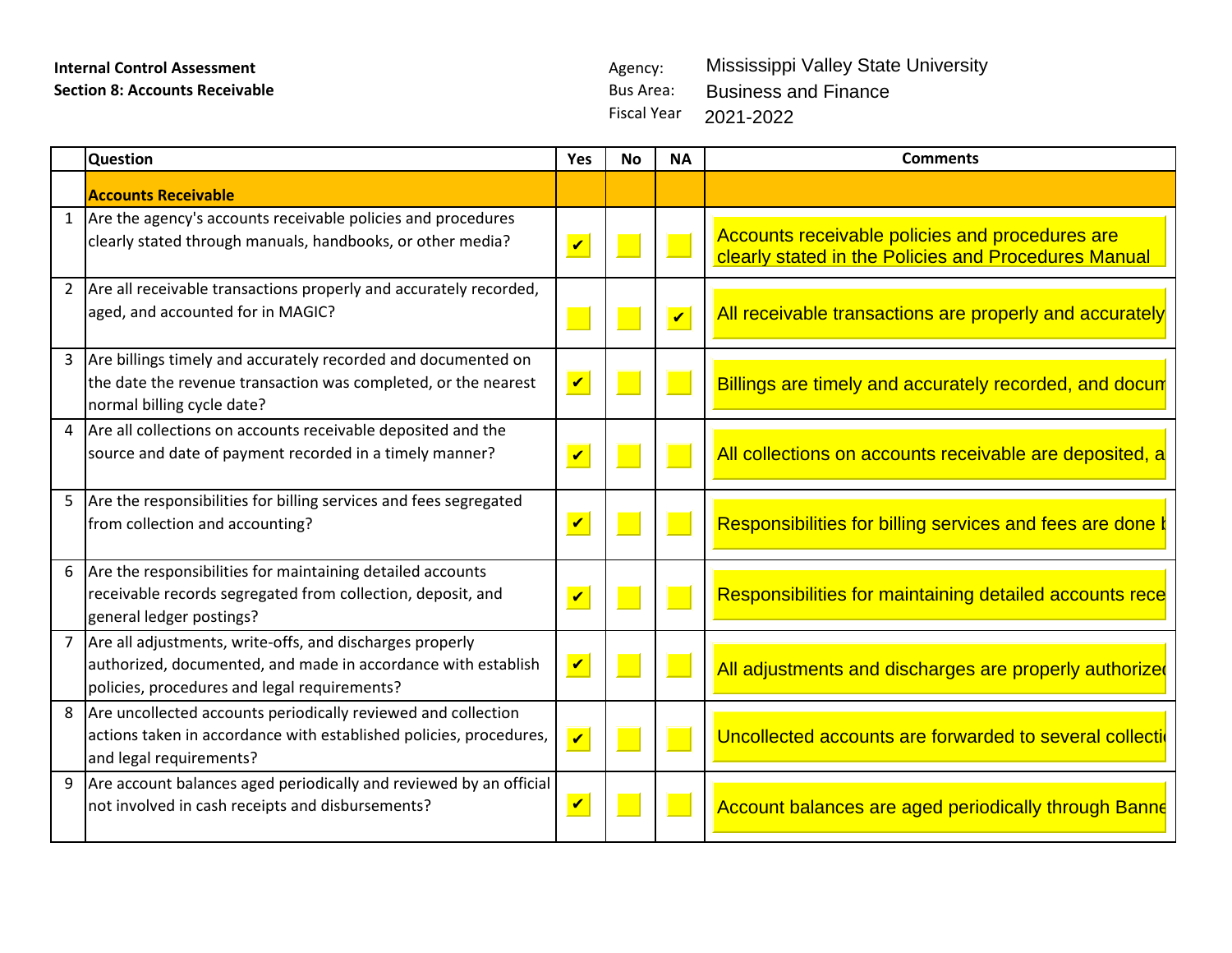# **Internal Control Assessment** Agency: **Section 8: Accounts Receivable Bus Area: Bus Area: Bus Area: Bus Area: Bus Area:**

|    | <b>Internal Control Assessment</b>                                                                                                                                                            |                         | Agency:                                |                         | Mississippi Valley State University                                                                             |
|----|-----------------------------------------------------------------------------------------------------------------------------------------------------------------------------------------------|-------------------------|----------------------------------------|-------------------------|-----------------------------------------------------------------------------------------------------------------|
|    | <b>Section 8: Accounts Receivable</b>                                                                                                                                                         |                         | <b>Bus Area:</b><br><b>Fiscal Year</b> |                         | <b>Business and Finance</b><br>2021-2022                                                                        |
|    | <b>Question</b>                                                                                                                                                                               | <b>Yes</b>              | <b>No</b>                              | <b>NA</b>               | <b>Comments</b>                                                                                                 |
| 10 | Are recorded balances of receipts, accounts receivable and related<br>transaction activity periodically substantiated and evaluated?                                                          | $\blacktriangledown$    |                                        |                         | All transactions are periodically substantiated and<br>evaluated through Banner.                                |
|    | 11 Are receivables recorded promptly after collection?                                                                                                                                        | $\overline{\mathbf{v}}$ |                                        |                         | Receivables activities are recorded through Banner,<br>which entitles the agency to collect the amounts         |
|    | 12 Are records of receivables easily accessible?                                                                                                                                              |                         | $\blacktriangledown$                   |                         | No one has access to receivable records without<br>authorization of Accounts Receivable personnel.              |
|    | 13 Are receivable amounts periodically reviewed for credit balances?                                                                                                                          | $\blacktriangledown$    |                                        |                         | Receivable credit balances amounts are reviewed<br>periodically through Banner.                                 |
| 14 | Are the quantities, prices and clerical accuracy of billing invoices<br>independently verified by another person other than the<br>preparer?                                                  | $\blacktriangledown$    |                                        |                         | Accounts Receivable is responsible for the quantities,<br>prices, and clerical accuracy of billing invoices.    |
|    | 15 Are billing statements promptly sent to all customers on a regular<br>basis?                                                                                                               | $\overline{\mathbf{v}}$ |                                        |                         | Billings are uploaded monthly to the Nelnet portal for<br>currently enrolled students, and mailed quarterly for |
|    | 16 Are adequate files maintained by the agency on all accounts that<br>have been written off to avoid violation of the statute which<br>prohibits the forgiveness of debts owed to the State? |                         |                                        | $\overline{\mathbf{v}}$ | Accounts cannot be written off.                                                                                 |
|    | 17   Are voided billings retained on file?                                                                                                                                                    |                         |                                        | $\mathbf{v}$            | Voided bills are not retained on file because Accounts<br>Receivable does not void bills. However, we do retain |
|    | <b>Cash Receipts - Deposits</b>                                                                                                                                                               |                         |                                        |                         |                                                                                                                 |
|    | 18 Has the agency developed an internal processing system capable<br>of separating payments received from related accounting<br>departments?                                                  | $\overline{\mathbf{v}}$ |                                        |                         | <b>Section B-2 Administrative Policies and Procedures</b><br><b>Manual Volumes I and II.</b>                    |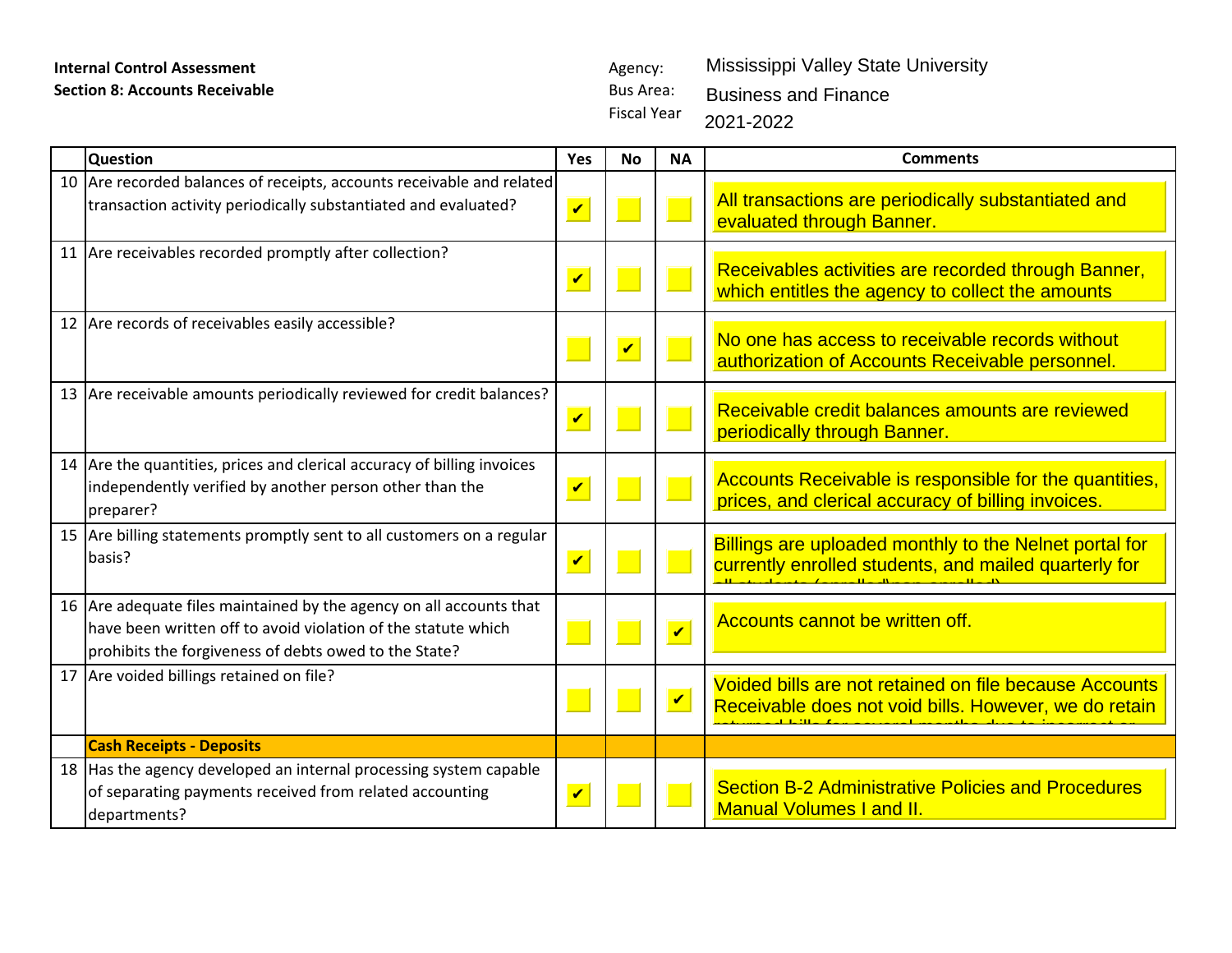# **Internal Control Assessment** Agency: **Section 8: Accounts Receivable Bus Area: Bus Area: Bus Area:**

Fiscal Year 2021-2022Mississippi Valley State University Business and Finance

|    | <b>Question</b>                                                                                                                                     | Yes                        | <b>No</b> | <b>NA</b>            | <b>Comments</b>                                                                                           |
|----|-----------------------------------------------------------------------------------------------------------------------------------------------------|----------------------------|-----------|----------------------|-----------------------------------------------------------------------------------------------------------|
|    | 19 Are all deposits properly and accurately recorded and accounted<br>for in MAGIC?                                                                 |                            |           | $\blacktriangledown$ | All funds are properly and accurately recorded and<br>accounted for in the Banner System.                 |
|    | 20 Are checks endorsed "For Deposit Only" immediately upon their<br>receipt?                                                                        | $\overline{\mathbf{v}}$    |           |                      | All checks are endorsed as soon as they are entered<br>into the Banner System by the Cashier.             |
|    | 21 Are the responsibilities for collection and deposit preparation<br>segregated from the recording of cash receipts and general ledger<br>entries? | $\blacktriangledown$       |           |                      | The responsibilities for collection and deposit<br>preparation are segregated from the recording of       |
|    | 22 Are the responsibilities for cash receipts segregated from those<br>for cash disbursements?                                                      | $\overline{\mathbf{v}}$    |           |                      | The University disburses cash only, when approved<br>by authorized officials in accordance with the State |
|    | 23 Are personnel who physically handle daily receipts periodically<br>rotated?                                                                      | $\overline{\mathbf{v}}$    |           |                      | An appointed representative physically handles daily<br>receipts.                                         |
| 24 | Do procedures exist for follow up and collection of "non-sufficient"<br>funds" checks?                                                              | $\overline{\mathbf{v}}$    |           |                      | Designated employees' follow-up on non-sufficient<br>funds checks. (B-4 Administrative Policies and       |
|    | 25 Are "non-sufficient funds" checks handled by someone<br>independent of processing and recording of cash receipts?                                | $\overline{\mathbf{v}}$    |           |                      | Non-sufficient checks are given to designated<br>employees other than those recording cash receipts.      |
|    | 26 If payments are made in person, are receipts controlled by cash<br>register, pre-numbered receipts, or other equivalent?                         | $\overline{\mathbf{v}}$    |           |                      | Pre-numbered receipts are generated for payments<br>made in person. Receipts are generated from the       |
|    | 27 Are receipts accounted for and balanced to collections on a daily<br>basis?                                                                      | $\boldsymbol{\mathcal{U}}$ |           |                      | Receipts are balanced to the daily reports that have<br>been collected. (B-2 Administrative Policies and  |
|    | 28 Does the agency have a secure fireproof area, restricted to<br>authorized personnel, for protecting and storing un-deposited<br>cash receipts?   | $\overline{\mathbf{v}}$    |           |                      | All remaining cash or cash receipts are locked<br>secured in the fireproof vault. Only authorized         |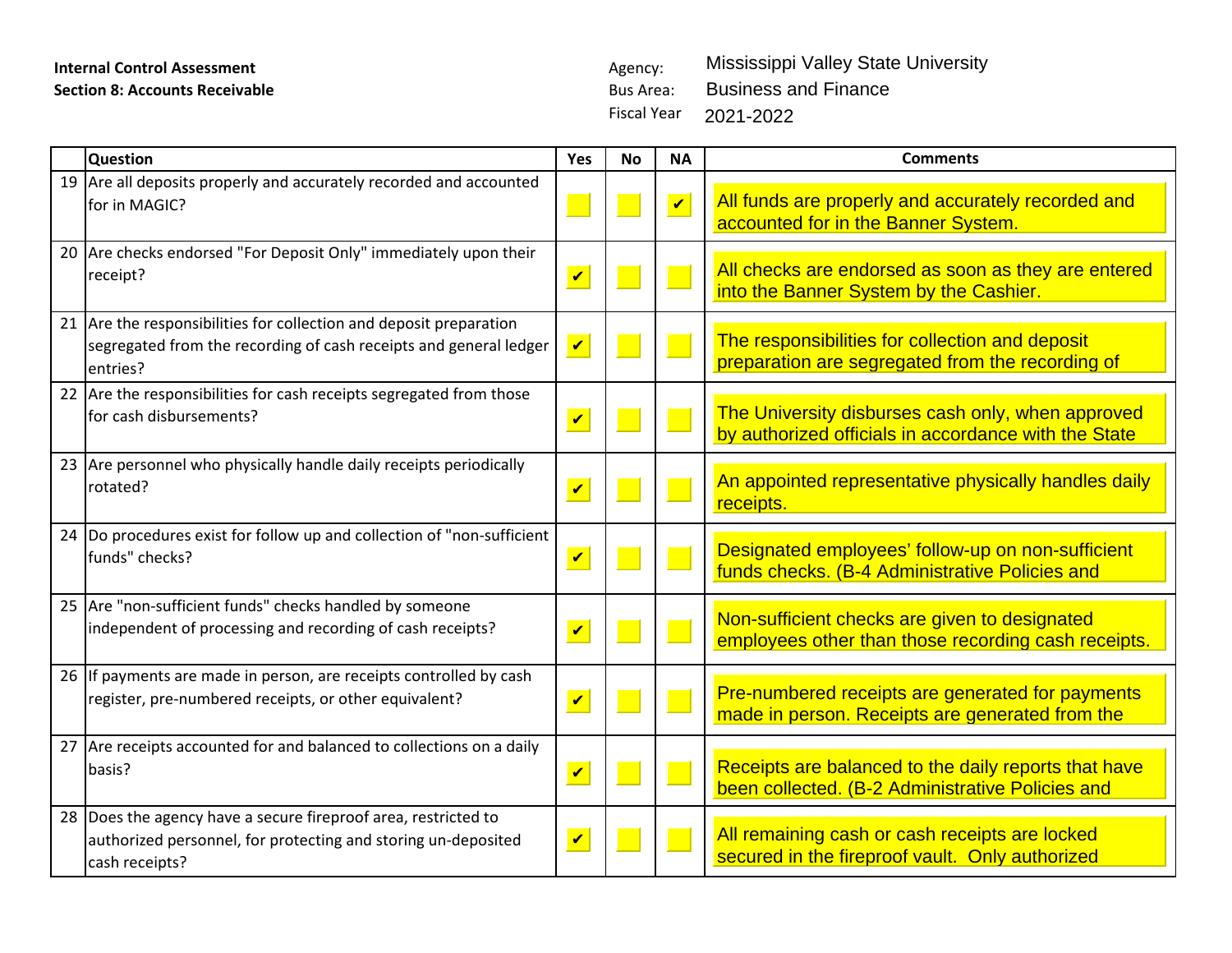# **Internal Control Assessment** Agency: **Section 8: Accounts Receivable Bus Area: Bus Area: Bus Area:**

Fiscal Year 2021-2022Mississippi Valley State University Business and Finance

| 29 Are remittances by mail listed at the time mail is received and<br>All receipts are generated by the cashier after the ched<br>opened?<br>30 Does the agency forward a copy of the listing to personnel in cash<br>  A copy of the remittance by mail listing, with the appro<br>receipts?<br>31 Does the agency keep an original copy of the remittance by mail<br>$\frac{1}{2}$ An original copy of the remittance by mail listing, with t<br>listing?<br>If $\vert$ is the remittance by mail list daily compared with the deposit by a $\vert$<br>third person?<br>The remittance by mail are entered in the system by th<br>33 Is cash receiving function centralized?<br>The University uses a centralized system for cash rece<br>$\vert \mathbf{v} \vert \vert$<br>34 Are cashiers prohibited from cashing personal checks or notes of<br>personal indebtedness?<br>$\vert\bm{\mathsf{v}}\vert\vert$<br>The University only offers check cashing services for s<br>35 Are bank balances in excess of \$250,000, the F.D.I.C. limit,<br><b>Bank balances in excess of \$250,000 are properly, and</b><br>$\vert\bm{\mathsf{v}}\vert\vert\vert$<br>adequately secured?<br>36 Are deposits into agency clearing funds in accordance with<br>approval by the DFA and State Treasury?<br>V Not applicable<br>37 Are cash drawers balanced on a daily basis?<br>  Cash drawers are balanced on a daily basis. (B-2, Adr<br>38 Does the supervisor verify that the cash is in balance and sign off?<br>$\vert\,\,\vert$ The supervisor verifies the cashier daily report to ensu | <b>Question</b> | Yes No NA | <b>Comments</b> |
|--------------------------------------------------------------------------------------------------------------------------------------------------------------------------------------------------------------------------------------------------------------------------------------------------------------------------------------------------------------------------------------------------------------------------------------------------------------------------------------------------------------------------------------------------------------------------------------------------------------------------------------------------------------------------------------------------------------------------------------------------------------------------------------------------------------------------------------------------------------------------------------------------------------------------------------------------------------------------------------------------------------------------------------------------------------------------------------------------------------------------------------------------------------------------------------------------------------------------------------------------------------------------------------------------------------------------------------------------------------------------------------------------------------------------------------------------------------------------------------------------------------------------------------------------------------------------------------|-----------------|-----------|-----------------|
|                                                                                                                                                                                                                                                                                                                                                                                                                                                                                                                                                                                                                                                                                                                                                                                                                                                                                                                                                                                                                                                                                                                                                                                                                                                                                                                                                                                                                                                                                                                                                                                      |                 |           |                 |
|                                                                                                                                                                                                                                                                                                                                                                                                                                                                                                                                                                                                                                                                                                                                                                                                                                                                                                                                                                                                                                                                                                                                                                                                                                                                                                                                                                                                                                                                                                                                                                                      |                 |           |                 |
|                                                                                                                                                                                                                                                                                                                                                                                                                                                                                                                                                                                                                                                                                                                                                                                                                                                                                                                                                                                                                                                                                                                                                                                                                                                                                                                                                                                                                                                                                                                                                                                      |                 |           |                 |
|                                                                                                                                                                                                                                                                                                                                                                                                                                                                                                                                                                                                                                                                                                                                                                                                                                                                                                                                                                                                                                                                                                                                                                                                                                                                                                                                                                                                                                                                                                                                                                                      |                 |           |                 |
|                                                                                                                                                                                                                                                                                                                                                                                                                                                                                                                                                                                                                                                                                                                                                                                                                                                                                                                                                                                                                                                                                                                                                                                                                                                                                                                                                                                                                                                                                                                                                                                      |                 |           |                 |
|                                                                                                                                                                                                                                                                                                                                                                                                                                                                                                                                                                                                                                                                                                                                                                                                                                                                                                                                                                                                                                                                                                                                                                                                                                                                                                                                                                                                                                                                                                                                                                                      |                 |           |                 |
|                                                                                                                                                                                                                                                                                                                                                                                                                                                                                                                                                                                                                                                                                                                                                                                                                                                                                                                                                                                                                                                                                                                                                                                                                                                                                                                                                                                                                                                                                                                                                                                      |                 |           |                 |
|                                                                                                                                                                                                                                                                                                                                                                                                                                                                                                                                                                                                                                                                                                                                                                                                                                                                                                                                                                                                                                                                                                                                                                                                                                                                                                                                                                                                                                                                                                                                                                                      |                 |           |                 |
|                                                                                                                                                                                                                                                                                                                                                                                                                                                                                                                                                                                                                                                                                                                                                                                                                                                                                                                                                                                                                                                                                                                                                                                                                                                                                                                                                                                                                                                                                                                                                                                      |                 |           |                 |
|                                                                                                                                                                                                                                                                                                                                                                                                                                                                                                                                                                                                                                                                                                                                                                                                                                                                                                                                                                                                                                                                                                                                                                                                                                                                                                                                                                                                                                                                                                                                                                                      |                 |           |                 |
|                                                                                                                                                                                                                                                                                                                                                                                                                                                                                                                                                                                                                                                                                                                                                                                                                                                                                                                                                                                                                                                                                                                                                                                                                                                                                                                                                                                                                                                                                                                                                                                      |                 |           |                 |
|                                                                                                                                                                                                                                                                                                                                                                                                                                                                                                                                                                                                                                                                                                                                                                                                                                                                                                                                                                                                                                                                                                                                                                                                                                                                                                                                                                                                                                                                                                                                                                                      |                 |           |                 |
|                                                                                                                                                                                                                                                                                                                                                                                                                                                                                                                                                                                                                                                                                                                                                                                                                                                                                                                                                                                                                                                                                                                                                                                                                                                                                                                                                                                                                                                                                                                                                                                      |                 |           |                 |
|                                                                                                                                                                                                                                                                                                                                                                                                                                                                                                                                                                                                                                                                                                                                                                                                                                                                                                                                                                                                                                                                                                                                                                                                                                                                                                                                                                                                                                                                                                                                                                                      |                 |           |                 |
|                                                                                                                                                                                                                                                                                                                                                                                                                                                                                                                                                                                                                                                                                                                                                                                                                                                                                                                                                                                                                                                                                                                                                                                                                                                                                                                                                                                                                                                                                                                                                                                      |                 |           |                 |
|                                                                                                                                                                                                                                                                                                                                                                                                                                                                                                                                                                                                                                                                                                                                                                                                                                                                                                                                                                                                                                                                                                                                                                                                                                                                                                                                                                                                                                                                                                                                                                                      |                 |           |                 |
|                                                                                                                                                                                                                                                                                                                                                                                                                                                                                                                                                                                                                                                                                                                                                                                                                                                                                                                                                                                                                                                                                                                                                                                                                                                                                                                                                                                                                                                                                                                                                                                      |                 |           |                 |
|                                                                                                                                                                                                                                                                                                                                                                                                                                                                                                                                                                                                                                                                                                                                                                                                                                                                                                                                                                                                                                                                                                                                                                                                                                                                                                                                                                                                                                                                                                                                                                                      |                 |           |                 |
|                                                                                                                                                                                                                                                                                                                                                                                                                                                                                                                                                                                                                                                                                                                                                                                                                                                                                                                                                                                                                                                                                                                                                                                                                                                                                                                                                                                                                                                                                                                                                                                      |                 |           |                 |
|                                                                                                                                                                                                                                                                                                                                                                                                                                                                                                                                                                                                                                                                                                                                                                                                                                                                                                                                                                                                                                                                                                                                                                                                                                                                                                                                                                                                                                                                                                                                                                                      |                 |           |                 |
|                                                                                                                                                                                                                                                                                                                                                                                                                                                                                                                                                                                                                                                                                                                                                                                                                                                                                                                                                                                                                                                                                                                                                                                                                                                                                                                                                                                                                                                                                                                                                                                      |                 |           |                 |
|                                                                                                                                                                                                                                                                                                                                                                                                                                                                                                                                                                                                                                                                                                                                                                                                                                                                                                                                                                                                                                                                                                                                                                                                                                                                                                                                                                                                                                                                                                                                                                                      |                 |           |                 |
|                                                                                                                                                                                                                                                                                                                                                                                                                                                                                                                                                                                                                                                                                                                                                                                                                                                                                                                                                                                                                                                                                                                                                                                                                                                                                                                                                                                                                                                                                                                                                                                      |                 |           |                 |
|                                                                                                                                                                                                                                                                                                                                                                                                                                                                                                                                                                                                                                                                                                                                                                                                                                                                                                                                                                                                                                                                                                                                                                                                                                                                                                                                                                                                                                                                                                                                                                                      |                 |           |                 |
|                                                                                                                                                                                                                                                                                                                                                                                                                                                                                                                                                                                                                                                                                                                                                                                                                                                                                                                                                                                                                                                                                                                                                                                                                                                                                                                                                                                                                                                                                                                                                                                      |                 |           |                 |
|                                                                                                                                                                                                                                                                                                                                                                                                                                                                                                                                                                                                                                                                                                                                                                                                                                                                                                                                                                                                                                                                                                                                                                                                                                                                                                                                                                                                                                                                                                                                                                                      |                 |           |                 |
|                                                                                                                                                                                                                                                                                                                                                                                                                                                                                                                                                                                                                                                                                                                                                                                                                                                                                                                                                                                                                                                                                                                                                                                                                                                                                                                                                                                                                                                                                                                                                                                      |                 |           |                 |